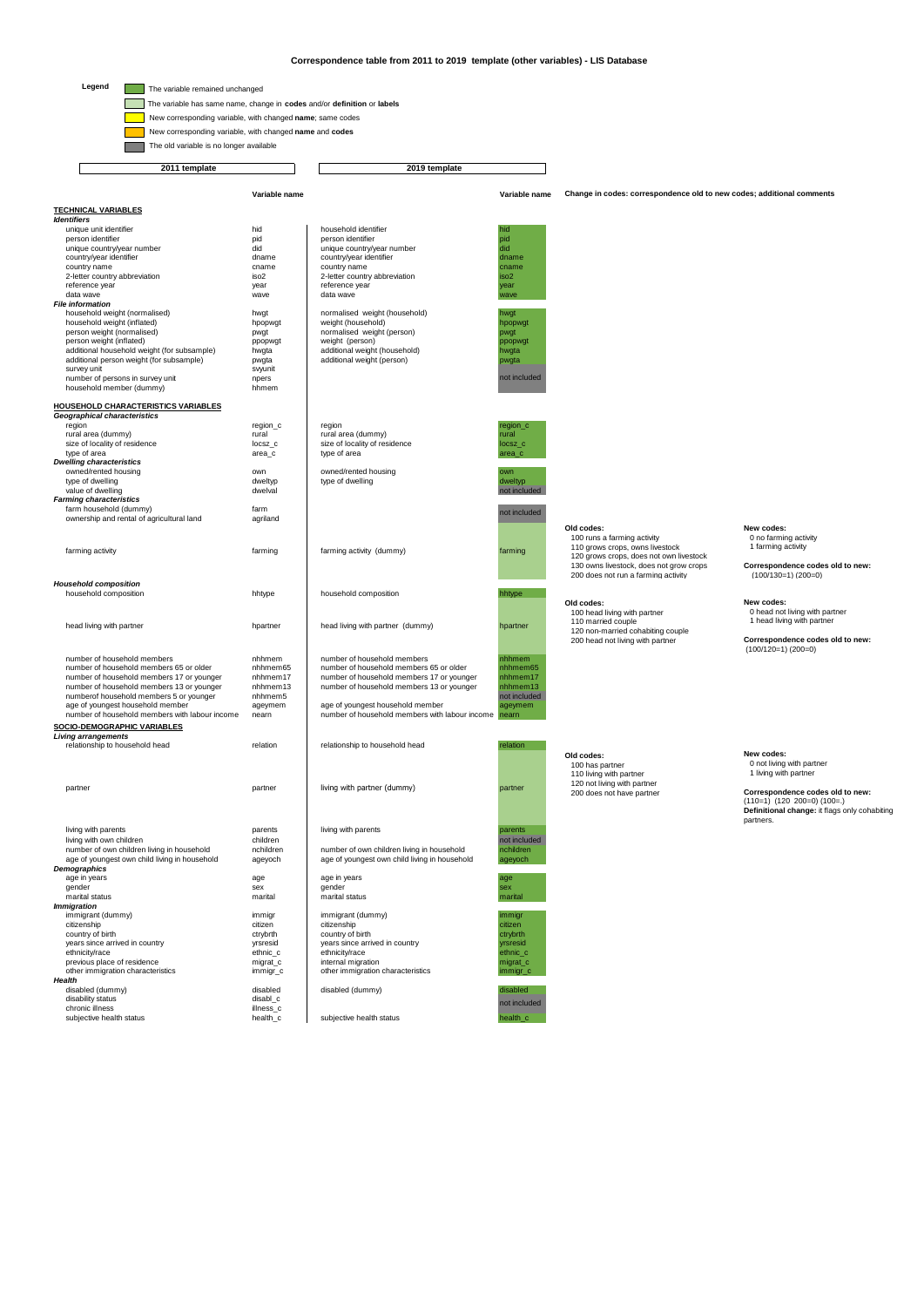## **Correspondence table from 2011 to 2019 template (other variables) - LIS Database**

#### Legend  $\Box$  The variable remained unchanged

The variable has same name, change in **codes** and/or **definition** or **labels**

New corresponding variable, with changed **name**; same codes

Г

 New corresponding variable, with changed **name** and **codes** The old variable is no longer available

**Variable name Variable name Change in codes: correspondence old to new codes; additional comments 2011 template** 2019 template *Education* educ education level (3-category recode) educ highest education level educ control educ control education level education level education level educ control educ currently enrolled in education enroll enrolled in education (dummy) enroll **Old codes:** 100 currently enrolled 110 enrolled in full-time education 120 enrolled in part-time education 200 currently not enrolled 210 not enrolled, attended in the past 220 not enrolled, never attended **New codes:**  0 not enrolled 1 enrolled **Correspondence codes old to new:** (100/120=1) (200/220=0) education level currently enrolled in enrlev\_c<br>age when completed education entitled education age when completed education literate illiterate (dummy) illiterate illiterate **literate codes:** 100 literate, not specified 110 can read & write 111 can read 200 illiterate **illiterate codes:**  o literate<br>O literate o illerate<br>1 illiterate **Correspondence codes literate to illiterate:** (100/111=0) (200=1) education of mother edmom\_c education of mother edmom\_c education of father equation of father education of father education of father education of father education of father education of father education of father education of father education of father education of father edu **LABOUR MARKET VARIABLES** *Activity status* employed (dummy) emp ILO employed (dummy) emp\_ilo mainly employed (dummy) mainemp employed (dummy) employed (dummy) unemployed (dummy) unemployed (dummy) unemployed (dummy) retired (dummy) retired current labour force status clfs current main activity status contraction of the contraction of the contraction of the labour force status **cmas codes:** 100 mainly employed 200 not mainly employed 210 retired, pensioner or rentier 211 retired from job or business 212 other pension recipient 213 living on capital income 220 in education 230 homemaker 231 care of children 232 housework 233 care of others 240 disabled 241 permanent disability or illness 242 temporary disability or illness 250 in military or civil service 260 unemployed **lfs codes:** 100 employed 200 unemployed 300 not in labour force 310 retired 320 in education 330 disabled 340 homemaker **Correspondence codes** *cmas* **to** *lfs:* (100=100) (260 =200) (200 212 213 250 =300) (210 211 =310) (220=320) (240/242=330) (230/233=340) The ideal content of the new *Ifs* variable is<br>based on *cmas* . However, if not available in<br>the data could also be based on the main status in reference income period or following ILO guidelines for employment in current period. For the exact content of the variable by country, see the variable notes in METIS. usual activity status in income reference period umas<br>in military (dummy) in military (dummy) milit<br>home production activities borod of home production activities hproduction activities hproduction and hproduction and health and health of the books of the production of the production of the production of the production of the production of the production o noddomon dommoo<br>ar/casual/odd jobs for pay unofficial/non-registered/untaxed work notoff\_c informal activities (dummy) informal activities (dummy) informal *notoff\_c :* country specific codes In few cases the content of old variable *oddjob\_c*  was used as well to construct the *informal*  variable. **informal codes:** 0 formal activity 1 informal activity Country specific codes were recoded in the new standardised variable to flag any indication of informal activity on the labour market. For the exact content of the variable by country, see the variable notes in METIS. duration of current unemployment spell undur weeks unemployed last year the spectrum of the spectrum of the spectrum of the spectrum of the spectrum of the spectrum of the spectrum of the spectrum of the spectrum of the sp weeks unemployed last year weeksue<br>type of job search in the situation of isomethic situation desired empwant<br>care for others affects employment carework<br>carework type of long-term leave leave leave maternity/paternity/parental leave (dummy) **leave codes:** 1000 on leave from employment 1100 sick/disabled leave 1200 caregiving leave 1210 maternity and parental leave 1211 maternity leave 1212 parental leave 1220 other care leave 1221 care for elderly 1221 care for disabled 1800 on leave for other reasons 2000 not on leave **parleave codes:**  0 not on maternity/paternity/parental leave 1 on maternity/paternity/parental leave **Correspondence codes leave to parleave:** (1210/1212 = 1) (1100 1220/2000 = 0) (1000  $1200 = .$ Note that, although there is still a dummy with same name, the content of the new *emp* variable corresponds to the content of the old variable *mainemp.*  Ideally, the *emp* dummy flags now those mainly employed in the current period and is constructed from *lfs* variable. For the exact content of the variable by country see the variable notes in METIS. It is now recoded from the new variable educlev (highest completed education level) based on<br>ISCED 2011 (when available); the codes are the same as before, except code 9 (indistinguishable)<br>that is not provided anymore (9 not included not included not included not included highest completed education level (3-category<br>recode) .<br>code)